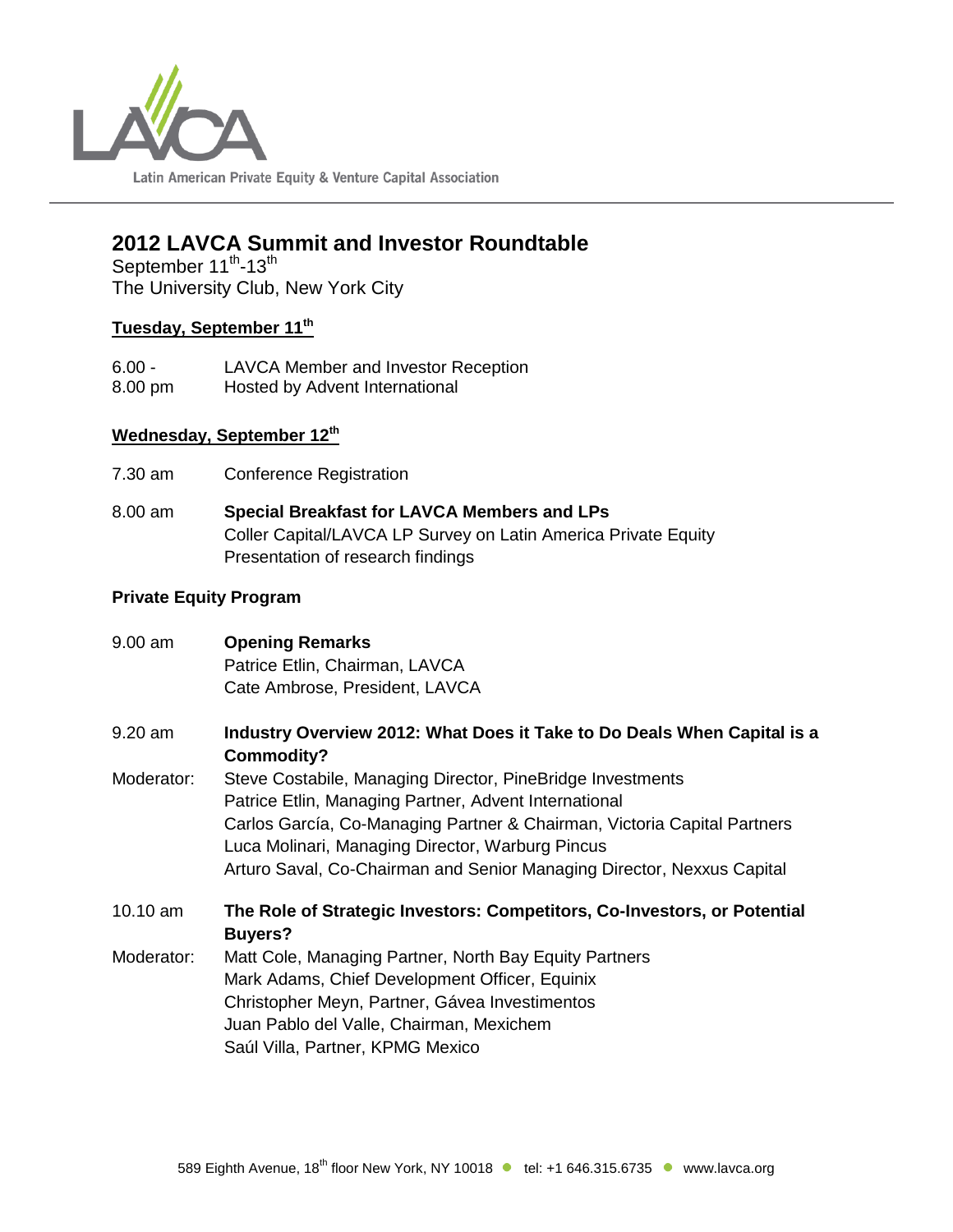- 11.00 am Networking Break
- 11.20 am **Models for Investing in Agribusiness, Natural Resources and Logistics** Moderator: Cate Ambrose, President, LAVCA Eduardo Elejalde, Founding Partner, Latin America Enterprise Fund Managers Amaury Junior, Co-Founder & CIO, Vision Brazil Luiz Maia, Managing Partner, Brookfield Asset Management Alejandro Quentin, Founder & CEO, Pampa Capital
- 12.10 pm **Mexican PE/VC: Today's Challenges, Tomorrow's Opportunities** Moderator: Jaime Salinas, Managing Director, Darby Overseas Investments Joaquín Ávila, Co-founder, EMX Capital Scott McDonough, Managing Director, Alta Growth Capital Alexander Rossi, Managing Partner, Latin Idea Ventures Cipriano Santisteban, Partner, Linzor Capital
- 1.00 pm **Mexico Keynote Luncheon** Hosted by AMEXCAP

## **Beyond 2012: What's Next for Mexico?**

Alejandro Werner, Managing Director, BBVA Bancomer Interviewed by: Matthew Bishop, US Business Editor, The Economist

- 2.30 pm **The Integration of Andean Markets**
- Moderator: Inés Andrade, Managing Partner, Altamar Investments Diego Acevedo, Partner, Southern Cross Group Darío Durán, Co-founder & Managing Director, Altra Investments Erik Peterson, Senior Partner-Latin America, Aureos Capital Andres Trivelli, Managing Director, LarrainVial
- 3.20 pm **Latin America's Frontier Markets**
- Moderator: David Papadopoulos, Latin America Markets Team Leader, Bloomberg News Susan Segal, President & CEO, Americas Society/Council of the Americas Scott Swensen, Chairman, Conduit Capital Partners Carlos Murillo, Director of Operations- LatAm, Pfizer
- 4.00 pm Networking Break
- 4.20 pm **What is the Right Formula for Closing Mid-market Deals?**
- Moderator: Maureen Downey, Principal, Pantheon Ventures Francisco Alvarez-Demalde, Founding Partner, Riverwood Capital Andre Bhatia, Partner, Acon Investments Ettore Biagioni, Managing Partner & Founder, Alothon Group Marcelo Di Lorenzo, Partner & Managing Director, 3i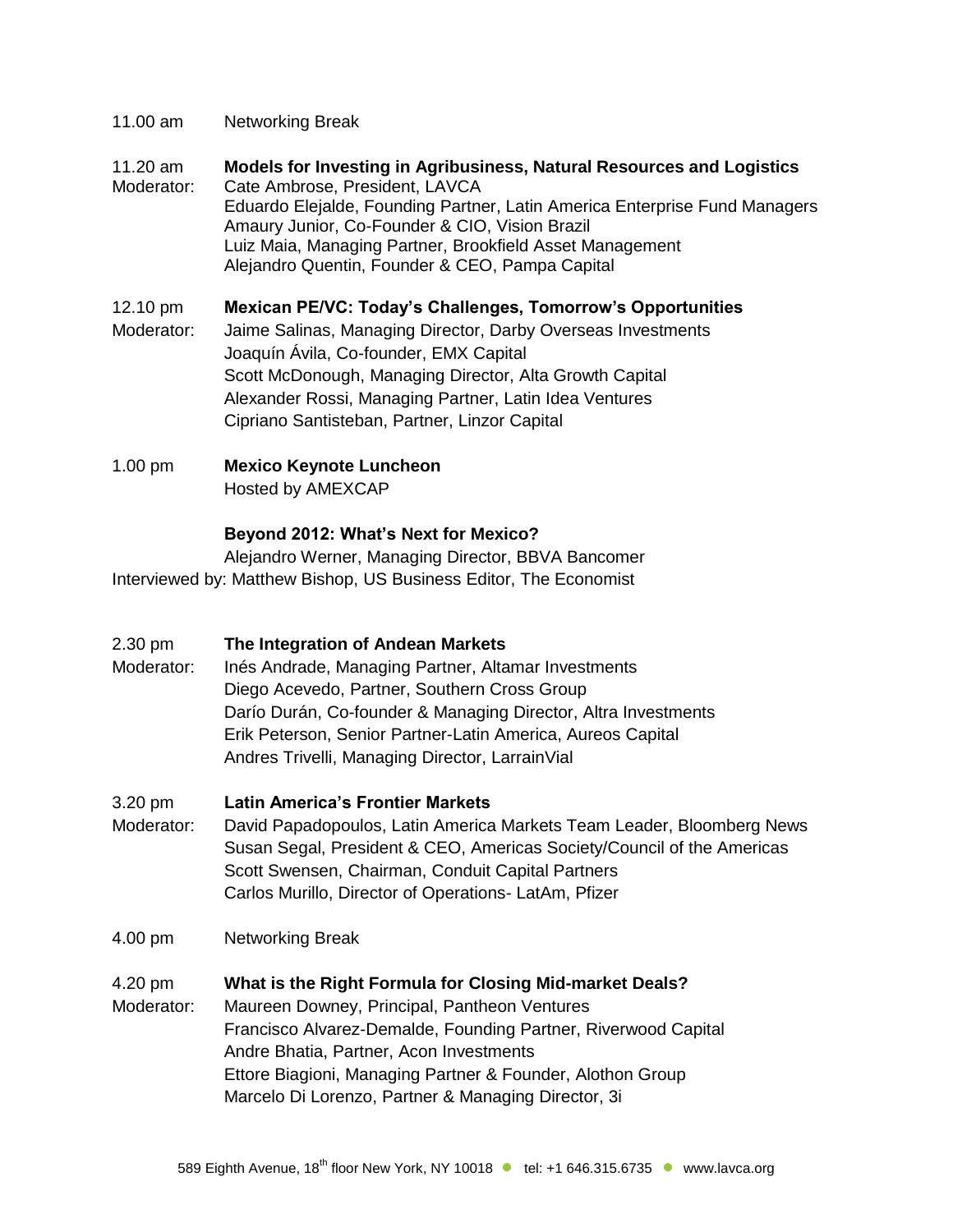### 5.10 pm **Exit Market Update**

Moderator: Peter von Lehe, Managing Director, Neuberger Berman Dirk Donath, Senior Managing Director & Partner, Eton Park Felipe Iragorri, Partner, Tribeca Asset Management Guilherme Lins, Managing Partner, Capital International Fernando Pinto, Director, The Carlyle Group

## 6.00 pm **Remarks**  Tom Speechley, CEO, Aureos Capital

6.15pm Cocktail Reception Hosted by Abraaj Capital

### **Thursday, September 13**

8.15 am **Brazil Keynote Breakfast** Hosted by ABVCAP

**Introduction**: Clovis Meurer, President, ABVCAP

- 8.30 am **Keynote**: **Financing Private Sector Growth in Brazil**  Henrique Meirelles, Former President of Brazil's Central Bank; Chairman of JBS
- 9.00 am **Panel**: **Brazilian PE/VC: Stages, Sectors, Strategies**
- Moderator: Robert Linton, IR, ABVCAP Robert Chefitz, Partner, Performa Investimentos Paulo Guedes, CEO & Founder, BR Investimentos Renato Mazzola, Director, BTG Pactual
- 9.45 am Networking Break

#### **Investor Roundtable Program**

- 10.00 am **Market Overview: Can Latin America Thrive in a Slow-Growing World?** Liliana Rojas-Suarez, Senior Fellow, Center for Global Development
- 10.45 am **LP Perspectives: Asset Allocation in a World of Low Returns** Michael Warren, Board Member, OPIC; Board Member, DC Retirement Fund Luiz Felipe Andrade, Partner, Pragma Patrimônio Juan Carlos Garcia, Managing Director, Quadrant Capital Advisors Joncarlo Mark, Founder, Upwelling Capital Group Sandra Gomez, CIO, BBVA Horizonte